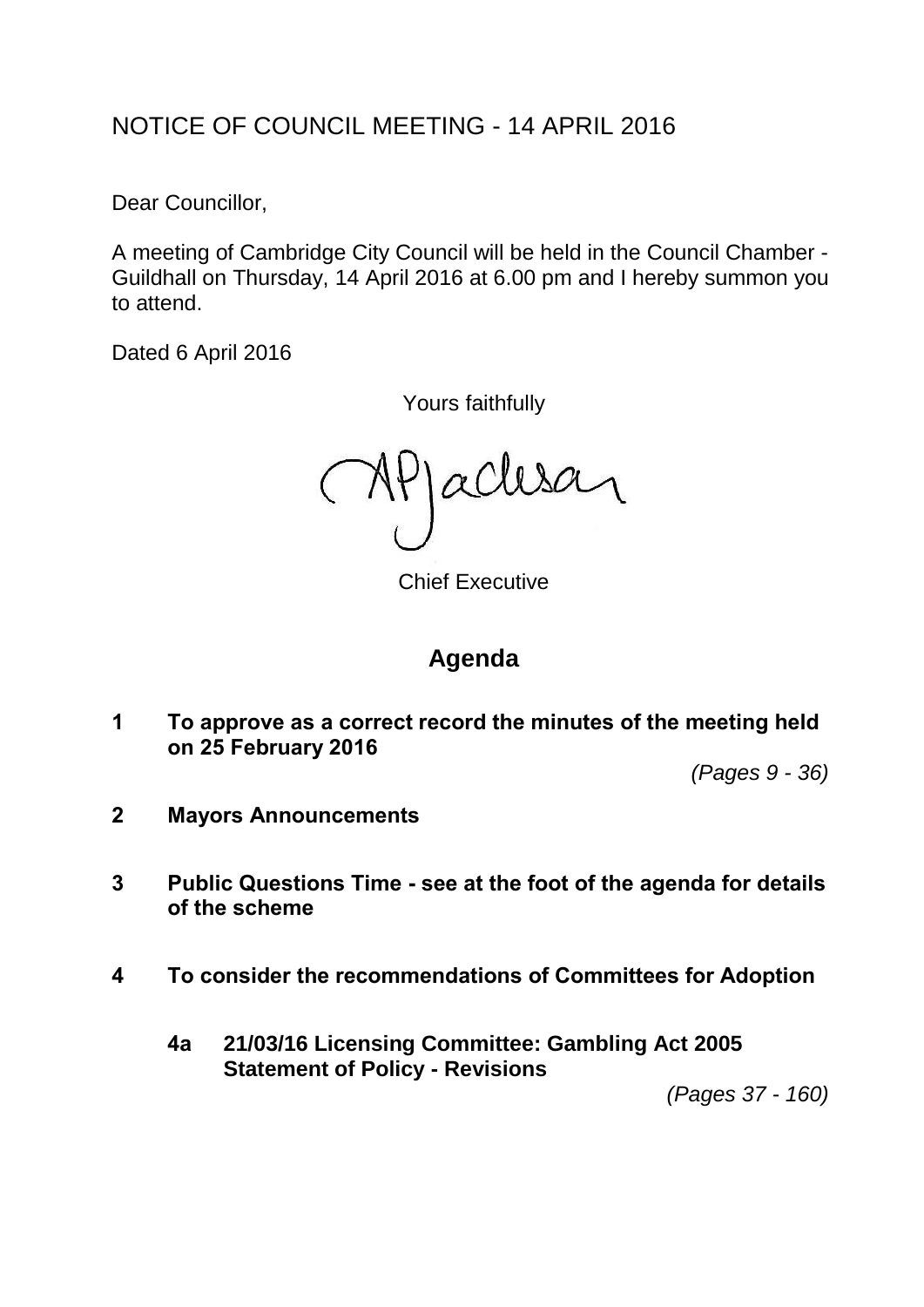**4b 22/03/16 Employment (Senior Officer) Committee: Legal Shared Service Restructuring**

*(Pages 161 - 164)*

**4c 22/03/16 Employment (Senior Officer) Committee: Future Management Restructuring**

*(Pages 165 - 170)*

- **5 To deal with Oral Questions**
- **6 To consider the following Notices of Motion, notice of which has been given by:**

#### **6a Councillor Robertson: New National Minimum Wage**

The motion:

This Council welcomes the new national minimum wage of £7.20 per hour but recognises that it is nonsense to call it a living wage. The real cost of living was analysed last year independently of the government by Loughborough University for the Living Wage Foundation and an hourly rate of at least £8.25 was set for areas outside London.

Workers in Cambridge already have to face much higher costs of living than almost any area outside London, particularly with regard to housing costs and especially those renting from private landlords, and buying a home in the city is beyond the reach of most people who work here.

In Cambridge, there are 72 employers committed to paying all their workers this real living wage. Many of them are accredited and are also requiring companies contracting with them to supply goods and services, to pay their workers at least the £8.25. The City Council is one of these accredited Living Wage employers.

The £7.20 minimum wage is also only payable to workers aged over 25 whereas living wage employers pay the £8.25 to all workers aged 18 or more. Those employers recognise the value to them of paying their workers a wage they can live on, not the poverty wage of £5.30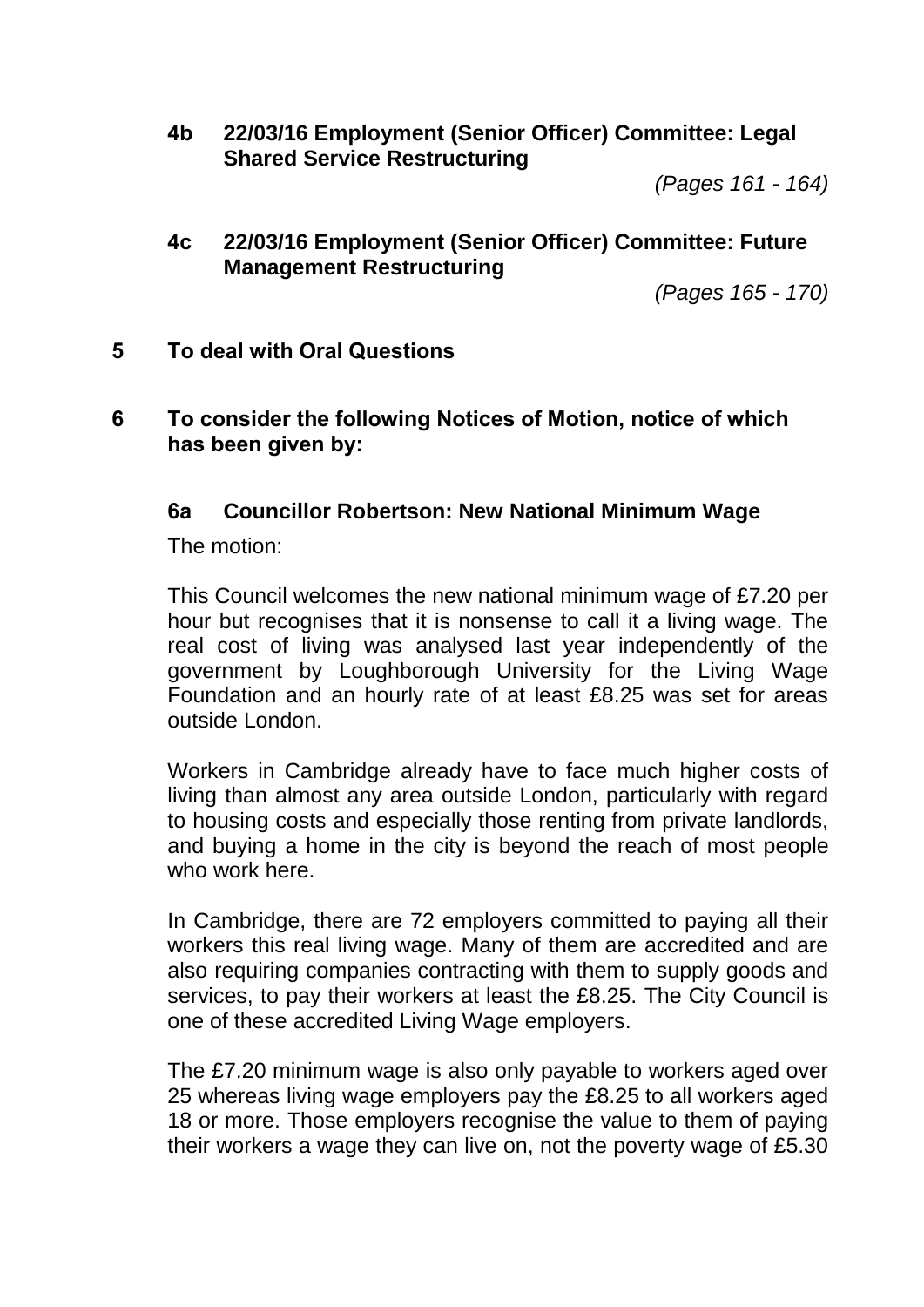per hour which is the new minimum wage for 18 to 20 year olds or the £6.70 per hour for 21 to 24 year olds.

This Council is committed to continue its efforts to persuade all employers in Cambridge to recognise and pay their workers at least the Living Wage currently assessed as £8.25 per hour and due for review each year in October.

The Council also asks the Chief Executive to write to George Osborne and the city's two MPs sharing our views on the failure of the new national minimum wage to match the local cost of living faced by local Cambridge workers.

### **6b Councillor Bick: Rough Sleeping in the City**

The motion:

Council notes with concern the big spike in rough sleeping in the city over the past 2 months on top of an already worsened annual picture, together with the particularly unhelpful backcloth of government welfare and NHS policies. It nevertheless regards Cambridge as an affluent and humane city whose people would expect its local services to do whatever is practicable and in their power to respond and mitigate the situation. It therefore calls for an urgent examination of further measures that could be taken or instigated by the city council or shared with partner agencies to alleviate the problem.

#### **6c Councillor C Smart: The Anglia Water Site**

The motion:

Council recognises the established ambition to secure a physical relocation of the Anglia Water plant at Cambridge Northern Fringe East. Relocation would enable the full potential of that area to be realised through its redevelopment as a new quarter of the city, including much needed housing.

It notes with disappointment that the Executive Councillor for Planning Policy and Transport has rejected the recommendation of officers, going against the views of both the Joint Strategic Transport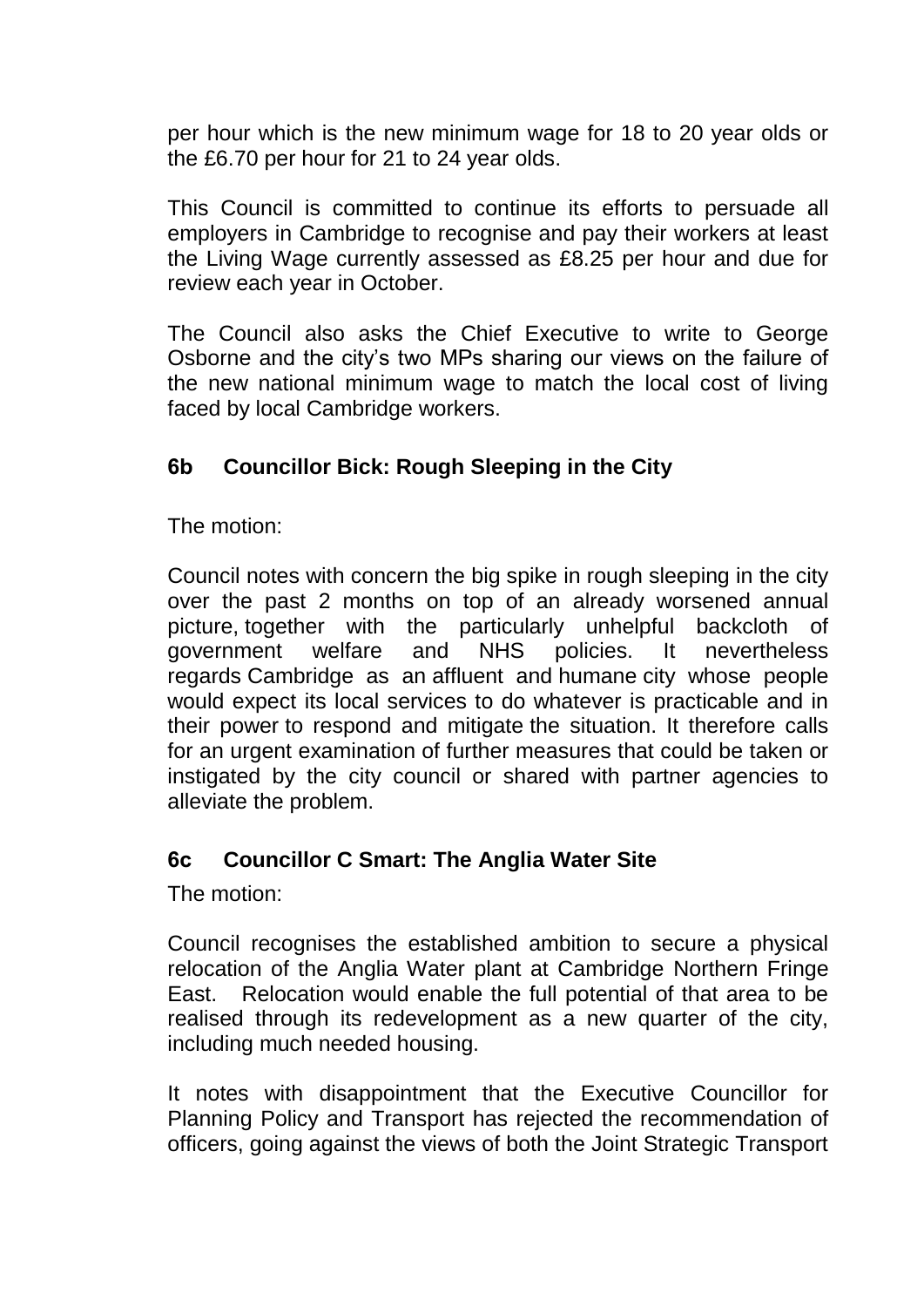and Planning Group and South Cambridgeshire District Council. His decision ruled out any further investigation of the relocation of Anglian Water as well as planning the area so that the Anglian Water site can be incorporated at a future date.

Considering it to be essential to the city that this Council works ambitiously, for the long term and engages partner organisations in so doing, Council calls on the Executive Councillor to reconsider his decision.

#### **6d Councillor Ashton: Lloyds Bank**

The motion:

This Council notes the proposed closure of the Cherry Hinton Village branch of Lloyds Bank.

This Council notes that the Branch serves not only Cherry Hinton residents but also residents from surrounding areas, many of whom are frail and elderly.

This Council notes that Lloyds have conducted no consultation with local councillors, residents and customers.

This Council expresses its disappointment with the regrettable way that this decision has been taken, and calls upon Lloyds to listen to local residents, councillors and the MP.

This Council recognises that all its residents need to have easy access to banks to enable them to carry out their financial transactions, and that not all have access to internet banking, especially the old and vulnerable. This Council believes that Lloyd's decision will have a significant detrimental effect upon local residents and the environment.

This Council notes that the MP for Cambridge is already in the process of contacting Lloyds to express his disappoint and call upon them to reconsider.

This Council therefore calls upon Lloyds to reconsider their decision, and requests that the Chief Executive and Leader of the Council write to Lloyds urging them to conduct a full consultation and to keep the Cherry Hinton Village Branch open.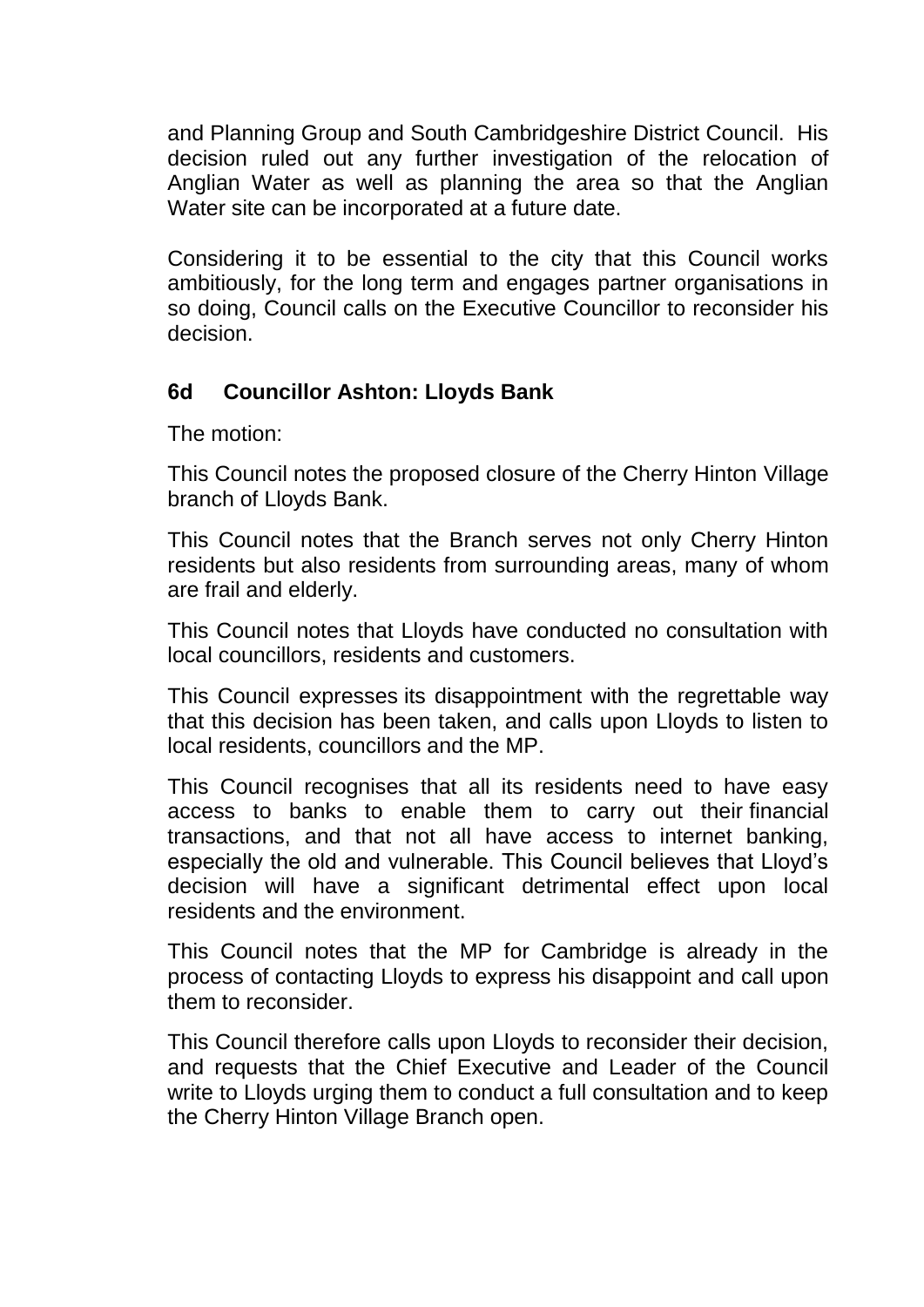## **7 Written Questions**

No discussion will take place on this item. Members will be asked to note the written questions and answers document as circulated around the Chamber.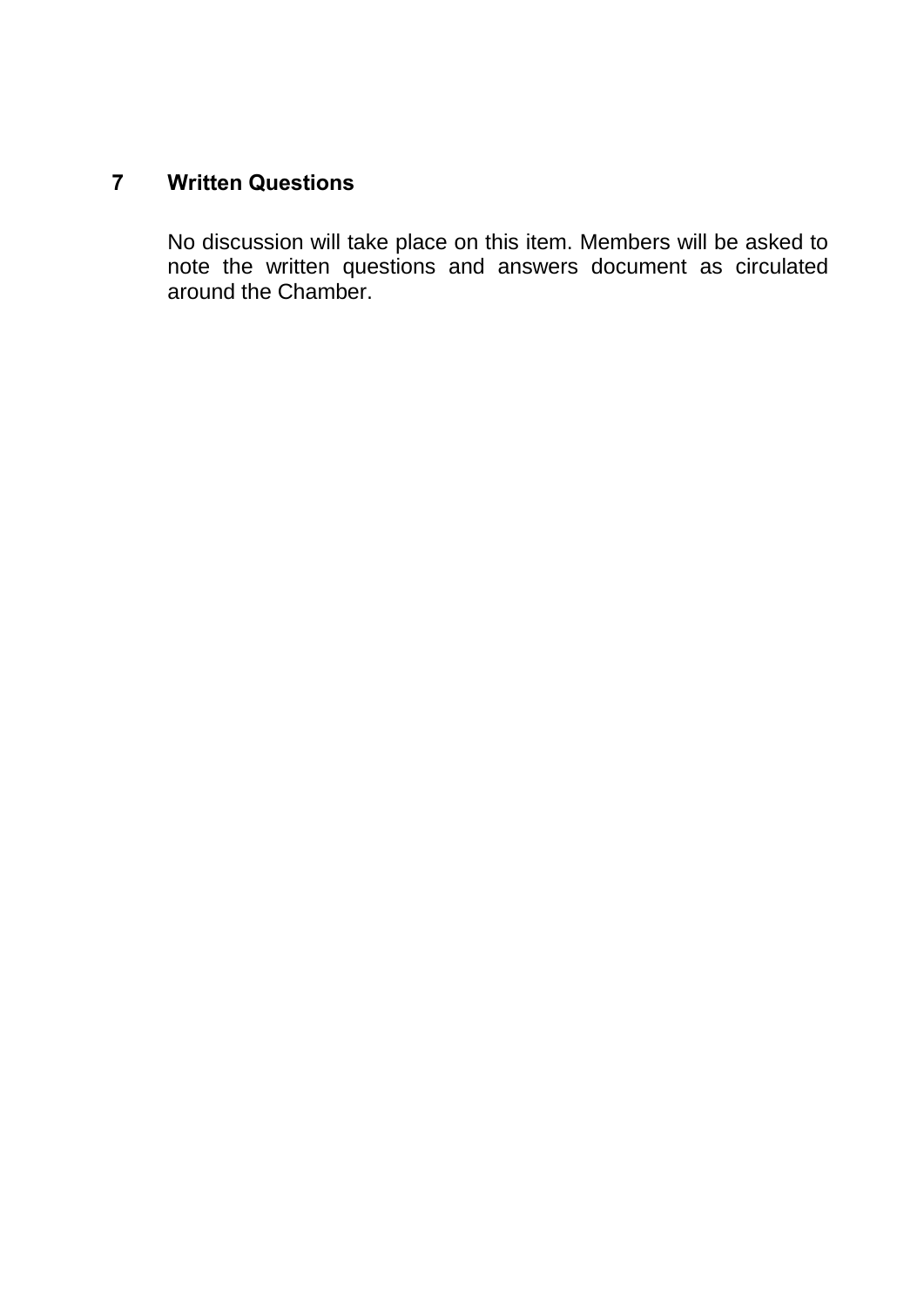# **Information for the Public**

**Location** The meeting is in the Guildhall on the Market Square (CB2 3QJ).

> Between 9 a.m. and 5 p.m. the building is accessible via Peas Hill, Guildhall Street and the Market Square entrances.

After 5 p.m. access is via the Peas Hill entrance.

All the meeting rooms (Committee Room 1, Committee 2 and the Council Chamber) are on the first floor, and are accessible via lifts or stairs.

**Public Participation** Some meetings may have parts that will be closed to the public, but the reasons for excluding the press and public will be given.

> Most meetings have an opportunity for members of the public to ask questions or make statements.

> To ask a question or make a statement please notify the Committee Manager (details listed on the front of the agenda) prior to the deadline.

- For questions and/or statements regarding items on the published agenda, the deadline is the start of the meeting.
- For questions and/or statements regarding items NOT on the published agenda, the deadline is 10 a.m. the day before the meeting.

Speaking on Planning or Licensing Applications is subject to other rules. Guidance for speaking on these issues can be obtained from Democratic Services on 01223 457013 or democratic.services@cambridge.gov.uk.

Further information about speaking at a City Council meeting can be found at: